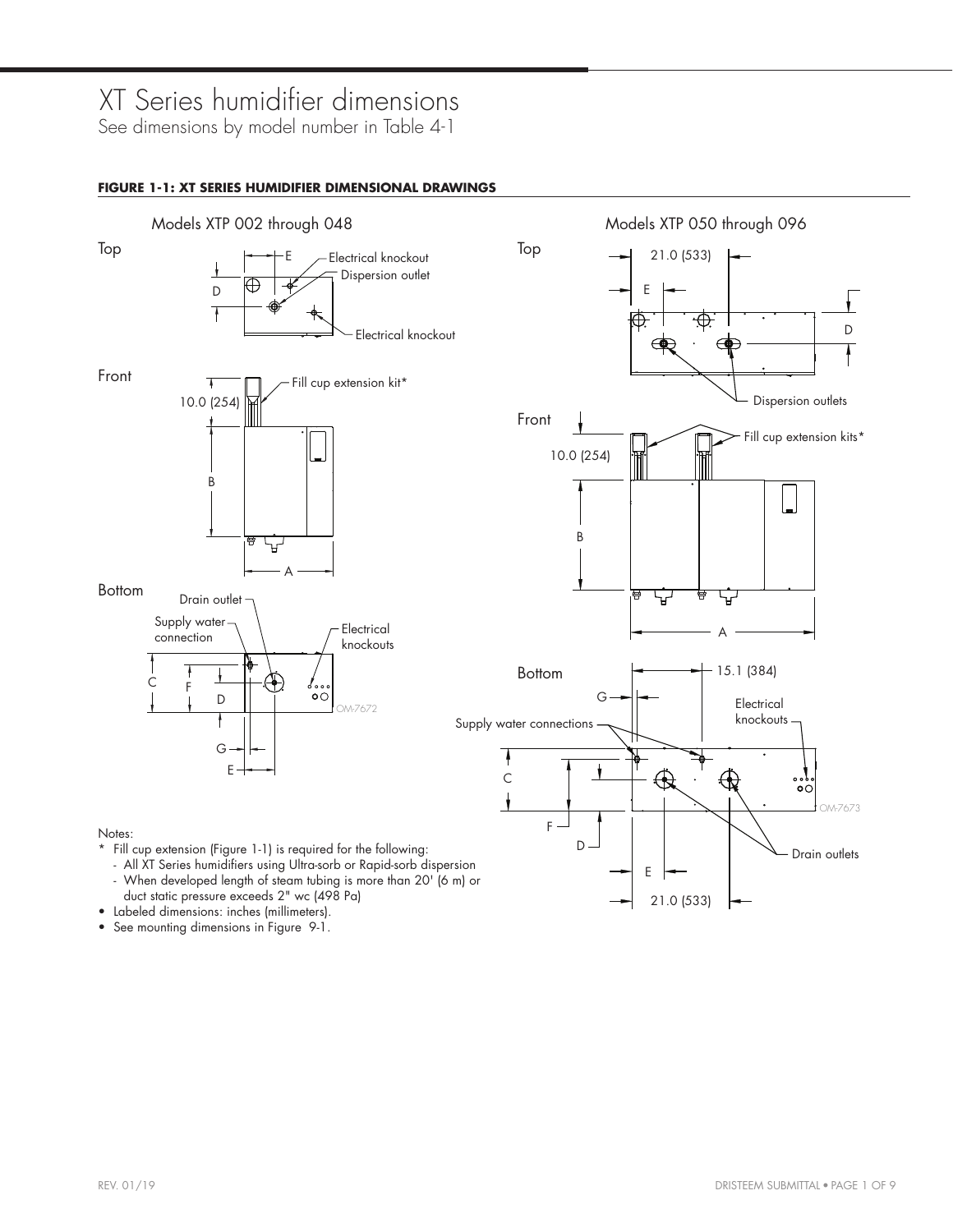## XT Series humidifier dimensions

See dimensional drawings in Figure 1-1

| Table $2-1$ :    | XT Series humidifier dimensions by model number        |        |                  |        |          |        |                    |                    |      |  |  |  |  |  |
|------------------|--------------------------------------------------------|--------|------------------|--------|----------|--------|--------------------|--------------------|------|--|--|--|--|--|
|                  |                                                        |        | <b>Model XTP</b> |        |          |        |                    |                    |      |  |  |  |  |  |
| <b>Dimension</b> | <b>Description</b>                                     |        | 002, 003, 006    |        | 010, 017 |        | 025, 033, 042, 048 | 050, 067, 083, 096 |      |  |  |  |  |  |
|                  |                                                        | inches | mm               | inches | mm       | inches | mm                 | inches             | mm   |  |  |  |  |  |
| A                | Cabinet width                                          | 14.6   | 370              | 17.7   | 450      | 19.9   | 504                | 39.6               | 1005 |  |  |  |  |  |
| B                | Cabinet height                                         | 20.6   | 523              | 24.1   | 612      | 25.6   | 650                | 25.6               | 650  |  |  |  |  |  |
| C                | Cabinet depth                                          | 8.7    | 221              | 11.8   | 300      | 13.4   | 340                | 13.4               | 340  |  |  |  |  |  |
| D                | Cabinet back edge to steam/drain outlet<br>centers     | 4.5    | 114              | 6.0    | 152      | 6.7    | 170                | 6.7                | 170  |  |  |  |  |  |
| E                | Cabinet left edge to steam/drain outlet centers        | 4.4    | 112              | 6.0    | 152      | 7.0    | 178                | 7.0                | 178  |  |  |  |  |  |
| F                | Cabinet back edge to supply water connection<br>center | 6.7    | 170              | 9.5    | 241      | 11.1   | 282                | 11.1               | 282  |  |  |  |  |  |
| G                | Cabinet left edge to supply water connection<br>center | 1.0    | 25               | 1.0    | 25       | 1.1    | 28                 | 1.1                | 28   |  |  |  |  |  |

### Table 2-2: XT Series humidifier weights by model number

|                          |     |                                                                         |     |    |           | <b>Model XTP</b> |     |    |     |    |  |  |  |  |
|--------------------------|-----|-------------------------------------------------------------------------|-----|----|-----------|------------------|-----|----|-----|----|--|--|--|--|
|                          |     | 002, 003<br>025, 033, 042, 048<br>050, 067, 083, 096<br>006<br>010, 017 |     |    |           |                  |     |    |     |    |  |  |  |  |
|                          | lbs | kg                                                                      | lbs | kg | lbs<br>kg |                  | lbs | kg | lbs | kg |  |  |  |  |
| Shipping weight          | 37  | 17                                                                      | 37  | 17 | 50        | 23               | 64  | 29 | 139 | 63 |  |  |  |  |
| Maximum operating weight | 38  | 17<br>52<br>99<br>36<br>219<br>21<br>79<br>115<br>46                    |     |    |           |                  |     |    |     |    |  |  |  |  |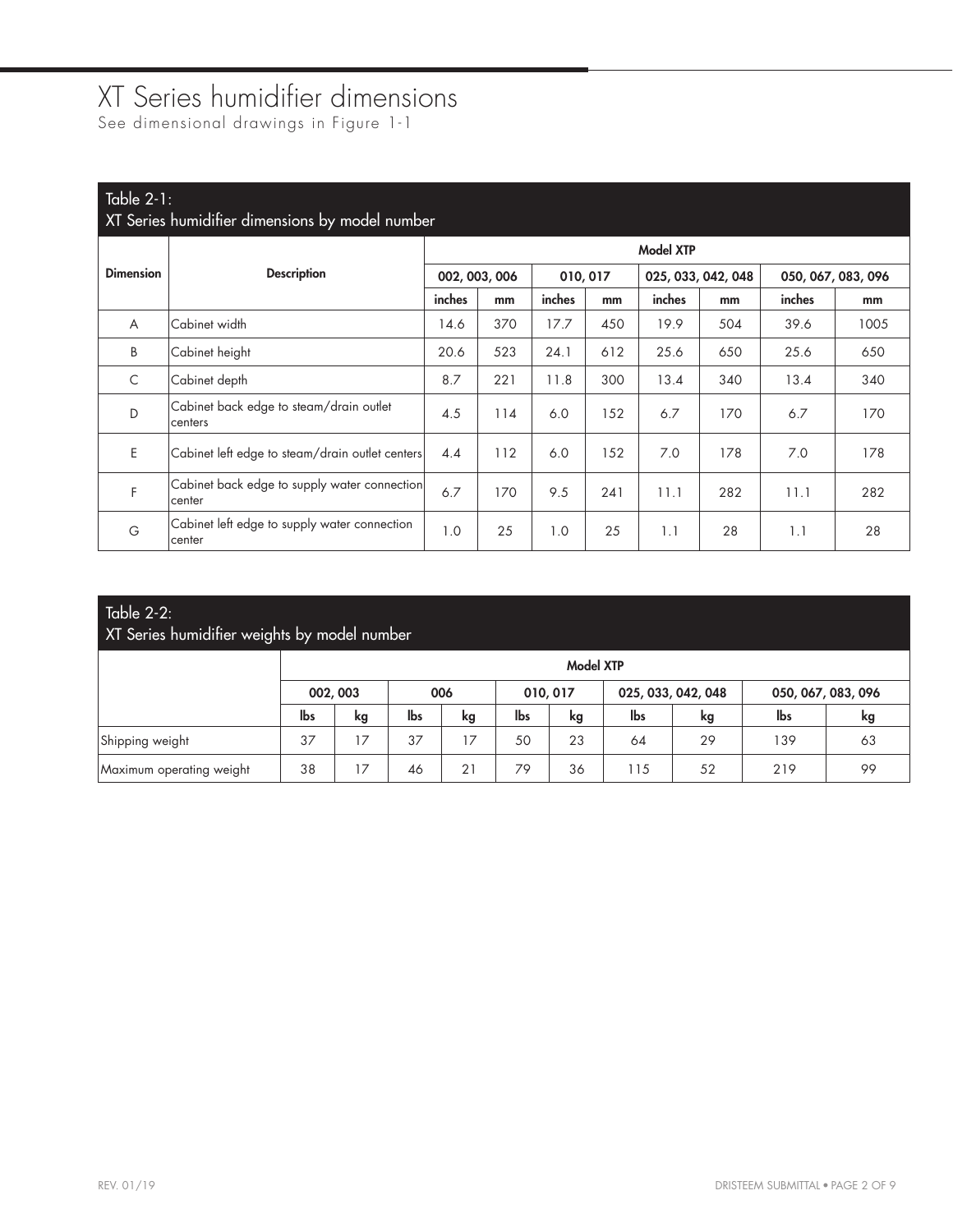## XT Series humidifier mounting dimensions

#### **FIGURE 3-1: XT SERIES HUMIDIFIER MOUNTING KEYHOLE LOCATIONS**





0.390" (9.9 mm) dia. holes

| $Table 3-1:$     | XT Series humidifier mounting keyhole dimensions |               |        |          |                  |                    |        |                    |  |  |  |  |  |
|------------------|--------------------------------------------------|---------------|--------|----------|------------------|--------------------|--------|--------------------|--|--|--|--|--|
|                  |                                                  |               |        |          | <b>Model XTP</b> |                    |        |                    |  |  |  |  |  |
| <b>Dimension</b> |                                                  | 002, 003, 006 |        | 010, 017 |                  | 025, 033, 042, 048 |        | 050, 067, 083, 096 |  |  |  |  |  |
|                  | inches                                           | mm            | inches | mm       | inches           | mm                 | inches | mm                 |  |  |  |  |  |
| A                | 3.9                                              | 100           | 7.1    | 180      | 7.5              | 190                | 14.0   | 356                |  |  |  |  |  |
| B                | 3.0                                              | 75            | 3.6    | 92       | 3.4              | 86                 | 3.3    | 84                 |  |  |  |  |  |
| C                | 3.2                                              | 81            | 4.4    | 112      | 4.1              | 104                | 4.1    | 104                |  |  |  |  |  |
| D                | 14.0                                             | 355           | 16.3   | 414      | 18.9             | 480                | 18.9   | 480                |  |  |  |  |  |
| E                |                                                  |               |        |          |                  |                    | 19.0   | 483                |  |  |  |  |  |

#### REV. 01/19 DRISTEEM SUBMITTAL • PAGE 3 OF 9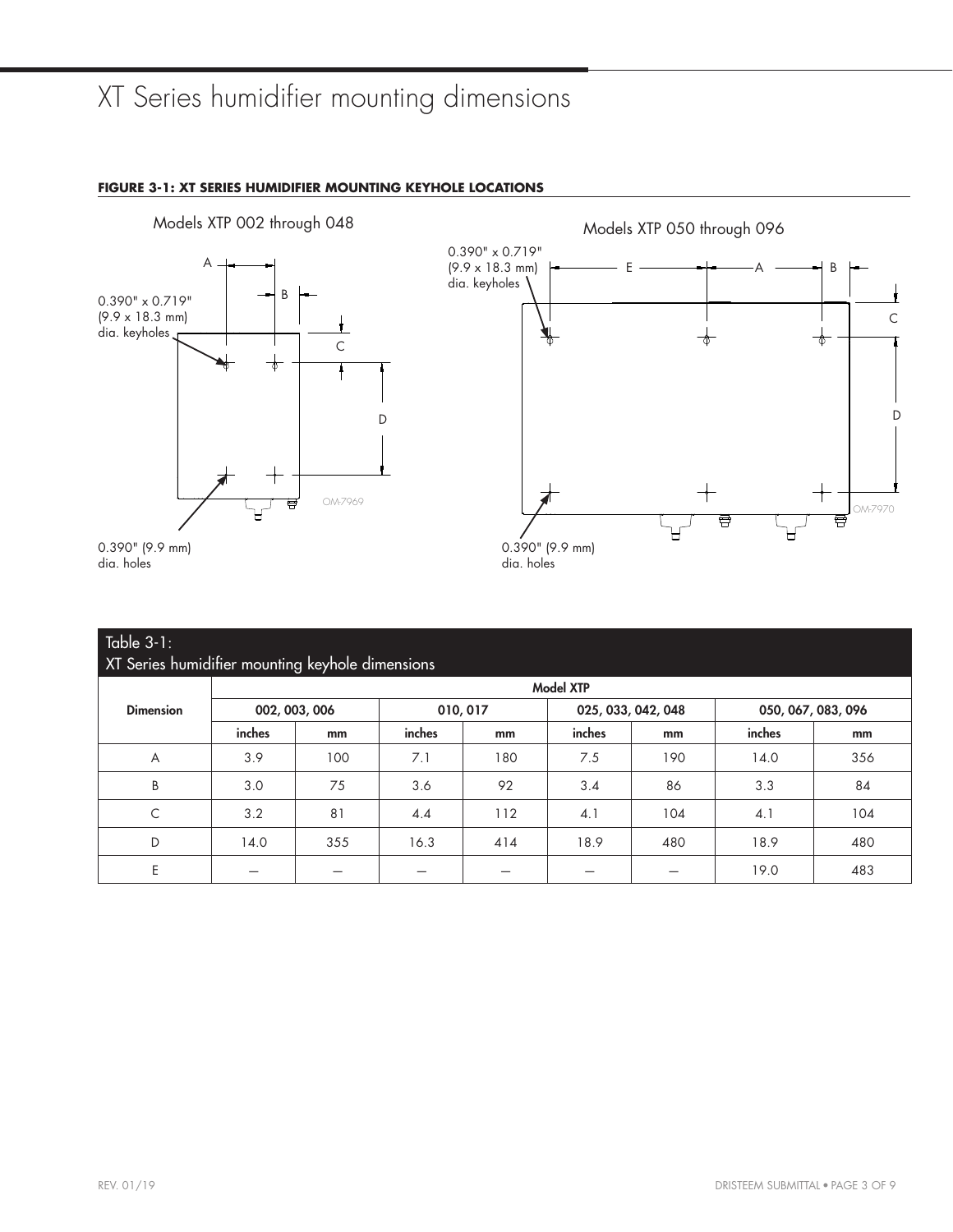## XT Series humidifier clearances and fill cup extension kit

#### **FIGURE 4-1: XT SERIES HUMIDIFIER RECOMMENDED MINIMUM CLEARANCES**



A fill cup extension (Figure 4-2) is required for the following:

- All XT Series humidifiers using Ultra-sorb or Rapid-sorb dispersion
- When developed length of steam tubing is more than 20' (6 m) and duct static pressure exceeds 2" wc (498 Pa)

#### **FIGURE 4-2: FILL CUP EXTENSION KIT**



OM-7971-XT

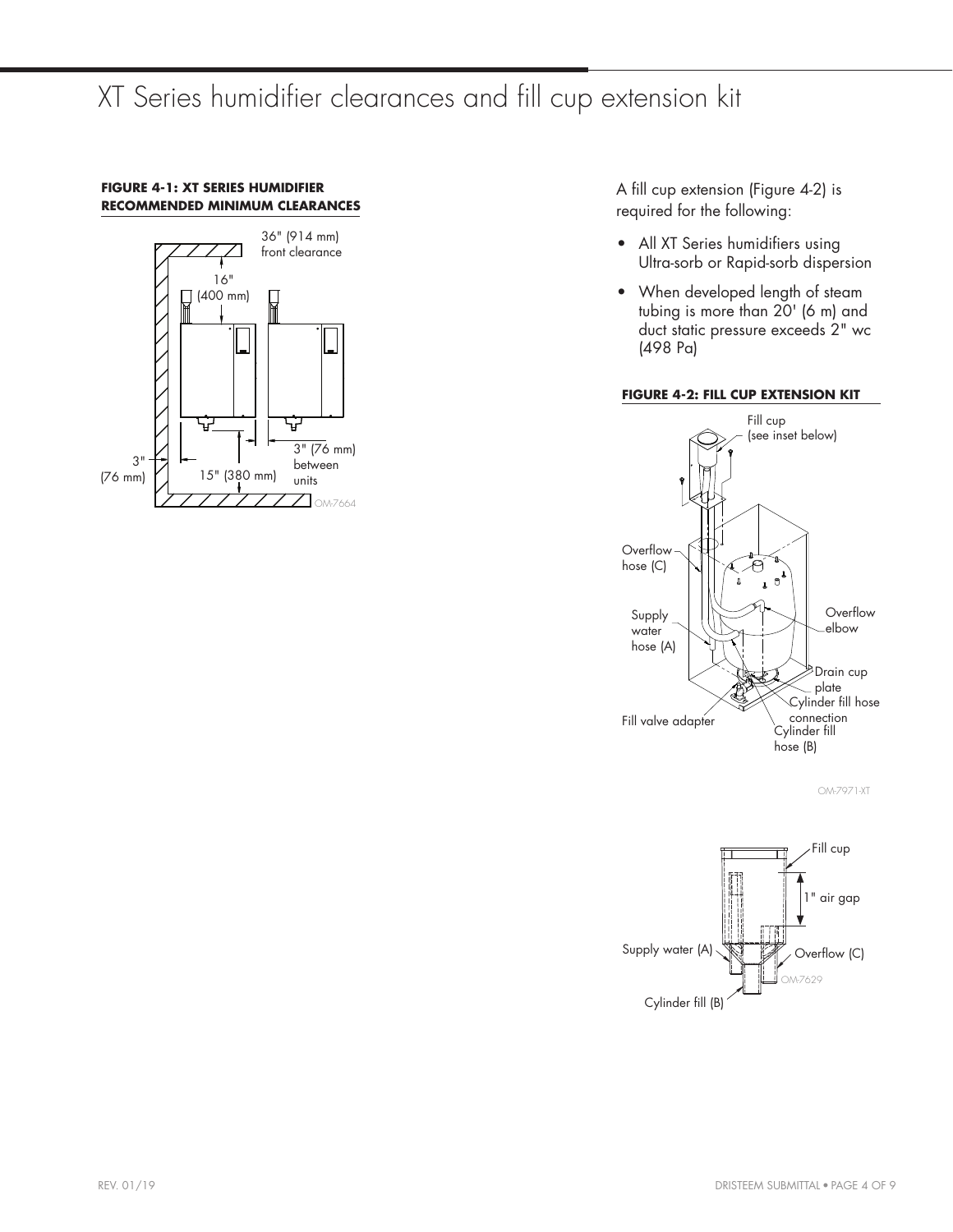# XT Series humidifier fusing and line currents

| Model<br>Nominal steam capacity<br>${\mathsf k}{\mathsf w}$<br>Phase<br>Maximum line current (amps)<br>Recommended fusing (amps)<br>Volts<br>lbs/hr<br><b>XTP</b><br>kg/h<br>120<br>17<br>25<br>208<br>15<br>10<br>002<br>5<br>$\mathbf{2}$<br>1.7<br>$\mathbf{1}$<br>$\overline{15}$<br>230<br>8<br>240<br>$\,8\,$<br>15<br>19<br>25<br>208<br>17<br>$25\,$<br>230<br>$\overline{25}$<br>17<br>240<br>277<br>14<br>20<br>$\mathbf{1}$<br>13<br>10<br>400<br>480<br>$\,8\,$<br>15<br>10<br>5<br>3.3<br>003<br>$\overline{7}$<br>10<br>600<br>15<br>208<br>11<br>$\overline{15}$<br>240<br>10<br>10<br>$\ensuremath{\mathsf{3}}$<br>400<br>$\acute{\rm{o}}$<br>$\sqrt{5}$<br>10<br>480<br>$\overline{4}$<br>600<br>10<br>35<br>45<br>208<br>31<br>40<br>230<br>40<br>240<br>30<br>277<br>26<br>35<br>1<br>25<br>400<br>18<br>480<br>15<br>20<br>006<br>18<br>6.0<br>8<br>600<br>12<br>15<br>20<br>$25\,$<br>208<br>17<br>25<br>240<br>400<br>$13$<br>$\ensuremath{\mathsf{3}}$<br>10<br>$\,9$<br>15<br>480<br>$\overline{7}$<br>10<br>600<br>45<br>208<br>33<br>240<br>29<br>40<br>17<br>25<br>010<br>10.0<br>$\ensuremath{\mathsf{3}}$<br>400<br>30<br>14<br>480<br>14<br>20<br>12<br>15<br>600<br>$\overline{55}$<br>70<br>208<br>240<br>48<br>60<br>$\overline{29}$<br>400<br>40<br>017<br>50<br>22<br>16.5<br>3<br>24<br>35<br>480<br>19<br>25<br>600<br>43<br>400<br>63<br>36<br>025<br>75<br>$\ensuremath{\mathsf{3}}$<br>480<br>50<br>34<br>25.0<br>29<br>600<br>40<br>58<br>80<br>400<br>$\mathfrak{Z}$<br>033<br>33.3<br>100<br>45<br>480<br>48<br>70<br>39<br>50<br>600<br>$72\,$<br>100<br>400<br>80<br>$\mathbf{3}$<br>480<br>60<br>042<br>125<br>57<br>41.7<br>70<br>48<br>600<br>80<br>100<br>400<br>90<br>$\mathbf{3}$<br>480<br>69<br>048<br>143<br>65<br>47.8<br>600<br>70<br>55<br>400<br>$2\times 43$<br>$2 \times 63$<br>$\mathbf{3}$<br>480<br>$2\times36$<br>$2\times50$<br>050*<br>150<br>68<br>50.0<br>600<br>$2\times29$<br>$2\times40$<br>400<br>$2 \times 58$<br>$2 \times 80$<br>$\mathbf{3}$<br>480<br>$2\times 48$<br>$2\times70$<br>067*<br>198<br>90<br>66.7<br>600<br>$2\times50$<br>$2 \times 39$<br>400<br>$2 \times 72$<br>$2 \times 100$<br>480<br>083*<br>250<br>113<br>83.3<br>3<br>$2 \times 60$<br>$2 \times 80$<br>600<br>$2 \times 70$<br>$2 \times 48$<br>400<br>$2 \times 80$<br>$2 \times 100$<br>096*<br>$\mathbf{3}$<br>480<br>$2 \times 69$<br>$2 \times 90$<br>287<br>130<br>95.7<br>600<br>$2\times70$<br>$2\times55$<br>* These models have two steam cylinders and require independent service connections. | Table $5-1$ :<br>Line currents and recommended fusing for XT Series humidifiers |  |  |  |  |
|-----------------------------------------------------------------------------------------------------------------------------------------------------------------------------------------------------------------------------------------------------------------------------------------------------------------------------------------------------------------------------------------------------------------------------------------------------------------------------------------------------------------------------------------------------------------------------------------------------------------------------------------------------------------------------------------------------------------------------------------------------------------------------------------------------------------------------------------------------------------------------------------------------------------------------------------------------------------------------------------------------------------------------------------------------------------------------------------------------------------------------------------------------------------------------------------------------------------------------------------------------------------------------------------------------------------------------------------------------------------------------------------------------------------------------------------------------------------------------------------------------------------------------------------------------------------------------------------------------------------------------------------------------------------------------------------------------------------------------------------------------------------------------------------------------------------------------------------------------------------------------------------------------------------------------------------------------------------------------------------------------------------------------------------------------------------------------------------------------------------------------------------------------------------------------------------------------------------------------------------------------------------------------------------------------------------------------------------------------------------------------------------------------------------------------------------------------------------------------------------------------------------------------------------------------------------|---------------------------------------------------------------------------------|--|--|--|--|
|                                                                                                                                                                                                                                                                                                                                                                                                                                                                                                                                                                                                                                                                                                                                                                                                                                                                                                                                                                                                                                                                                                                                                                                                                                                                                                                                                                                                                                                                                                                                                                                                                                                                                                                                                                                                                                                                                                                                                                                                                                                                                                                                                                                                                                                                                                                                                                                                                                                                                                                                                                 |                                                                                 |  |  |  |  |
|                                                                                                                                                                                                                                                                                                                                                                                                                                                                                                                                                                                                                                                                                                                                                                                                                                                                                                                                                                                                                                                                                                                                                                                                                                                                                                                                                                                                                                                                                                                                                                                                                                                                                                                                                                                                                                                                                                                                                                                                                                                                                                                                                                                                                                                                                                                                                                                                                                                                                                                                                                 |                                                                                 |  |  |  |  |
|                                                                                                                                                                                                                                                                                                                                                                                                                                                                                                                                                                                                                                                                                                                                                                                                                                                                                                                                                                                                                                                                                                                                                                                                                                                                                                                                                                                                                                                                                                                                                                                                                                                                                                                                                                                                                                                                                                                                                                                                                                                                                                                                                                                                                                                                                                                                                                                                                                                                                                                                                                 |                                                                                 |  |  |  |  |
|                                                                                                                                                                                                                                                                                                                                                                                                                                                                                                                                                                                                                                                                                                                                                                                                                                                                                                                                                                                                                                                                                                                                                                                                                                                                                                                                                                                                                                                                                                                                                                                                                                                                                                                                                                                                                                                                                                                                                                                                                                                                                                                                                                                                                                                                                                                                                                                                                                                                                                                                                                 |                                                                                 |  |  |  |  |
|                                                                                                                                                                                                                                                                                                                                                                                                                                                                                                                                                                                                                                                                                                                                                                                                                                                                                                                                                                                                                                                                                                                                                                                                                                                                                                                                                                                                                                                                                                                                                                                                                                                                                                                                                                                                                                                                                                                                                                                                                                                                                                                                                                                                                                                                                                                                                                                                                                                                                                                                                                 |                                                                                 |  |  |  |  |
|                                                                                                                                                                                                                                                                                                                                                                                                                                                                                                                                                                                                                                                                                                                                                                                                                                                                                                                                                                                                                                                                                                                                                                                                                                                                                                                                                                                                                                                                                                                                                                                                                                                                                                                                                                                                                                                                                                                                                                                                                                                                                                                                                                                                                                                                                                                                                                                                                                                                                                                                                                 |                                                                                 |  |  |  |  |
|                                                                                                                                                                                                                                                                                                                                                                                                                                                                                                                                                                                                                                                                                                                                                                                                                                                                                                                                                                                                                                                                                                                                                                                                                                                                                                                                                                                                                                                                                                                                                                                                                                                                                                                                                                                                                                                                                                                                                                                                                                                                                                                                                                                                                                                                                                                                                                                                                                                                                                                                                                 |                                                                                 |  |  |  |  |
|                                                                                                                                                                                                                                                                                                                                                                                                                                                                                                                                                                                                                                                                                                                                                                                                                                                                                                                                                                                                                                                                                                                                                                                                                                                                                                                                                                                                                                                                                                                                                                                                                                                                                                                                                                                                                                                                                                                                                                                                                                                                                                                                                                                                                                                                                                                                                                                                                                                                                                                                                                 |                                                                                 |  |  |  |  |
|                                                                                                                                                                                                                                                                                                                                                                                                                                                                                                                                                                                                                                                                                                                                                                                                                                                                                                                                                                                                                                                                                                                                                                                                                                                                                                                                                                                                                                                                                                                                                                                                                                                                                                                                                                                                                                                                                                                                                                                                                                                                                                                                                                                                                                                                                                                                                                                                                                                                                                                                                                 |                                                                                 |  |  |  |  |
|                                                                                                                                                                                                                                                                                                                                                                                                                                                                                                                                                                                                                                                                                                                                                                                                                                                                                                                                                                                                                                                                                                                                                                                                                                                                                                                                                                                                                                                                                                                                                                                                                                                                                                                                                                                                                                                                                                                                                                                                                                                                                                                                                                                                                                                                                                                                                                                                                                                                                                                                                                 |                                                                                 |  |  |  |  |
|                                                                                                                                                                                                                                                                                                                                                                                                                                                                                                                                                                                                                                                                                                                                                                                                                                                                                                                                                                                                                                                                                                                                                                                                                                                                                                                                                                                                                                                                                                                                                                                                                                                                                                                                                                                                                                                                                                                                                                                                                                                                                                                                                                                                                                                                                                                                                                                                                                                                                                                                                                 |                                                                                 |  |  |  |  |
|                                                                                                                                                                                                                                                                                                                                                                                                                                                                                                                                                                                                                                                                                                                                                                                                                                                                                                                                                                                                                                                                                                                                                                                                                                                                                                                                                                                                                                                                                                                                                                                                                                                                                                                                                                                                                                                                                                                                                                                                                                                                                                                                                                                                                                                                                                                                                                                                                                                                                                                                                                 |                                                                                 |  |  |  |  |
|                                                                                                                                                                                                                                                                                                                                                                                                                                                                                                                                                                                                                                                                                                                                                                                                                                                                                                                                                                                                                                                                                                                                                                                                                                                                                                                                                                                                                                                                                                                                                                                                                                                                                                                                                                                                                                                                                                                                                                                                                                                                                                                                                                                                                                                                                                                                                                                                                                                                                                                                                                 |                                                                                 |  |  |  |  |
|                                                                                                                                                                                                                                                                                                                                                                                                                                                                                                                                                                                                                                                                                                                                                                                                                                                                                                                                                                                                                                                                                                                                                                                                                                                                                                                                                                                                                                                                                                                                                                                                                                                                                                                                                                                                                                                                                                                                                                                                                                                                                                                                                                                                                                                                                                                                                                                                                                                                                                                                                                 |                                                                                 |  |  |  |  |
|                                                                                                                                                                                                                                                                                                                                                                                                                                                                                                                                                                                                                                                                                                                                                                                                                                                                                                                                                                                                                                                                                                                                                                                                                                                                                                                                                                                                                                                                                                                                                                                                                                                                                                                                                                                                                                                                                                                                                                                                                                                                                                                                                                                                                                                                                                                                                                                                                                                                                                                                                                 |                                                                                 |  |  |  |  |
|                                                                                                                                                                                                                                                                                                                                                                                                                                                                                                                                                                                                                                                                                                                                                                                                                                                                                                                                                                                                                                                                                                                                                                                                                                                                                                                                                                                                                                                                                                                                                                                                                                                                                                                                                                                                                                                                                                                                                                                                                                                                                                                                                                                                                                                                                                                                                                                                                                                                                                                                                                 |                                                                                 |  |  |  |  |
|                                                                                                                                                                                                                                                                                                                                                                                                                                                                                                                                                                                                                                                                                                                                                                                                                                                                                                                                                                                                                                                                                                                                                                                                                                                                                                                                                                                                                                                                                                                                                                                                                                                                                                                                                                                                                                                                                                                                                                                                                                                                                                                                                                                                                                                                                                                                                                                                                                                                                                                                                                 |                                                                                 |  |  |  |  |
|                                                                                                                                                                                                                                                                                                                                                                                                                                                                                                                                                                                                                                                                                                                                                                                                                                                                                                                                                                                                                                                                                                                                                                                                                                                                                                                                                                                                                                                                                                                                                                                                                                                                                                                                                                                                                                                                                                                                                                                                                                                                                                                                                                                                                                                                                                                                                                                                                                                                                                                                                                 |                                                                                 |  |  |  |  |
|                                                                                                                                                                                                                                                                                                                                                                                                                                                                                                                                                                                                                                                                                                                                                                                                                                                                                                                                                                                                                                                                                                                                                                                                                                                                                                                                                                                                                                                                                                                                                                                                                                                                                                                                                                                                                                                                                                                                                                                                                                                                                                                                                                                                                                                                                                                                                                                                                                                                                                                                                                 |                                                                                 |  |  |  |  |
|                                                                                                                                                                                                                                                                                                                                                                                                                                                                                                                                                                                                                                                                                                                                                                                                                                                                                                                                                                                                                                                                                                                                                                                                                                                                                                                                                                                                                                                                                                                                                                                                                                                                                                                                                                                                                                                                                                                                                                                                                                                                                                                                                                                                                                                                                                                                                                                                                                                                                                                                                                 |                                                                                 |  |  |  |  |
|                                                                                                                                                                                                                                                                                                                                                                                                                                                                                                                                                                                                                                                                                                                                                                                                                                                                                                                                                                                                                                                                                                                                                                                                                                                                                                                                                                                                                                                                                                                                                                                                                                                                                                                                                                                                                                                                                                                                                                                                                                                                                                                                                                                                                                                                                                                                                                                                                                                                                                                                                                 |                                                                                 |  |  |  |  |
|                                                                                                                                                                                                                                                                                                                                                                                                                                                                                                                                                                                                                                                                                                                                                                                                                                                                                                                                                                                                                                                                                                                                                                                                                                                                                                                                                                                                                                                                                                                                                                                                                                                                                                                                                                                                                                                                                                                                                                                                                                                                                                                                                                                                                                                                                                                                                                                                                                                                                                                                                                 |                                                                                 |  |  |  |  |
|                                                                                                                                                                                                                                                                                                                                                                                                                                                                                                                                                                                                                                                                                                                                                                                                                                                                                                                                                                                                                                                                                                                                                                                                                                                                                                                                                                                                                                                                                                                                                                                                                                                                                                                                                                                                                                                                                                                                                                                                                                                                                                                                                                                                                                                                                                                                                                                                                                                                                                                                                                 |                                                                                 |  |  |  |  |
|                                                                                                                                                                                                                                                                                                                                                                                                                                                                                                                                                                                                                                                                                                                                                                                                                                                                                                                                                                                                                                                                                                                                                                                                                                                                                                                                                                                                                                                                                                                                                                                                                                                                                                                                                                                                                                                                                                                                                                                                                                                                                                                                                                                                                                                                                                                                                                                                                                                                                                                                                                 |                                                                                 |  |  |  |  |
|                                                                                                                                                                                                                                                                                                                                                                                                                                                                                                                                                                                                                                                                                                                                                                                                                                                                                                                                                                                                                                                                                                                                                                                                                                                                                                                                                                                                                                                                                                                                                                                                                                                                                                                                                                                                                                                                                                                                                                                                                                                                                                                                                                                                                                                                                                                                                                                                                                                                                                                                                                 |                                                                                 |  |  |  |  |
|                                                                                                                                                                                                                                                                                                                                                                                                                                                                                                                                                                                                                                                                                                                                                                                                                                                                                                                                                                                                                                                                                                                                                                                                                                                                                                                                                                                                                                                                                                                                                                                                                                                                                                                                                                                                                                                                                                                                                                                                                                                                                                                                                                                                                                                                                                                                                                                                                                                                                                                                                                 |                                                                                 |  |  |  |  |
|                                                                                                                                                                                                                                                                                                                                                                                                                                                                                                                                                                                                                                                                                                                                                                                                                                                                                                                                                                                                                                                                                                                                                                                                                                                                                                                                                                                                                                                                                                                                                                                                                                                                                                                                                                                                                                                                                                                                                                                                                                                                                                                                                                                                                                                                                                                                                                                                                                                                                                                                                                 |                                                                                 |  |  |  |  |
|                                                                                                                                                                                                                                                                                                                                                                                                                                                                                                                                                                                                                                                                                                                                                                                                                                                                                                                                                                                                                                                                                                                                                                                                                                                                                                                                                                                                                                                                                                                                                                                                                                                                                                                                                                                                                                                                                                                                                                                                                                                                                                                                                                                                                                                                                                                                                                                                                                                                                                                                                                 |                                                                                 |  |  |  |  |
|                                                                                                                                                                                                                                                                                                                                                                                                                                                                                                                                                                                                                                                                                                                                                                                                                                                                                                                                                                                                                                                                                                                                                                                                                                                                                                                                                                                                                                                                                                                                                                                                                                                                                                                                                                                                                                                                                                                                                                                                                                                                                                                                                                                                                                                                                                                                                                                                                                                                                                                                                                 |                                                                                 |  |  |  |  |
|                                                                                                                                                                                                                                                                                                                                                                                                                                                                                                                                                                                                                                                                                                                                                                                                                                                                                                                                                                                                                                                                                                                                                                                                                                                                                                                                                                                                                                                                                                                                                                                                                                                                                                                                                                                                                                                                                                                                                                                                                                                                                                                                                                                                                                                                                                                                                                                                                                                                                                                                                                 |                                                                                 |  |  |  |  |
|                                                                                                                                                                                                                                                                                                                                                                                                                                                                                                                                                                                                                                                                                                                                                                                                                                                                                                                                                                                                                                                                                                                                                                                                                                                                                                                                                                                                                                                                                                                                                                                                                                                                                                                                                                                                                                                                                                                                                                                                                                                                                                                                                                                                                                                                                                                                                                                                                                                                                                                                                                 |                                                                                 |  |  |  |  |
|                                                                                                                                                                                                                                                                                                                                                                                                                                                                                                                                                                                                                                                                                                                                                                                                                                                                                                                                                                                                                                                                                                                                                                                                                                                                                                                                                                                                                                                                                                                                                                                                                                                                                                                                                                                                                                                                                                                                                                                                                                                                                                                                                                                                                                                                                                                                                                                                                                                                                                                                                                 |                                                                                 |  |  |  |  |
|                                                                                                                                                                                                                                                                                                                                                                                                                                                                                                                                                                                                                                                                                                                                                                                                                                                                                                                                                                                                                                                                                                                                                                                                                                                                                                                                                                                                                                                                                                                                                                                                                                                                                                                                                                                                                                                                                                                                                                                                                                                                                                                                                                                                                                                                                                                                                                                                                                                                                                                                                                 |                                                                                 |  |  |  |  |
|                                                                                                                                                                                                                                                                                                                                                                                                                                                                                                                                                                                                                                                                                                                                                                                                                                                                                                                                                                                                                                                                                                                                                                                                                                                                                                                                                                                                                                                                                                                                                                                                                                                                                                                                                                                                                                                                                                                                                                                                                                                                                                                                                                                                                                                                                                                                                                                                                                                                                                                                                                 |                                                                                 |  |  |  |  |
|                                                                                                                                                                                                                                                                                                                                                                                                                                                                                                                                                                                                                                                                                                                                                                                                                                                                                                                                                                                                                                                                                                                                                                                                                                                                                                                                                                                                                                                                                                                                                                                                                                                                                                                                                                                                                                                                                                                                                                                                                                                                                                                                                                                                                                                                                                                                                                                                                                                                                                                                                                 |                                                                                 |  |  |  |  |
|                                                                                                                                                                                                                                                                                                                                                                                                                                                                                                                                                                                                                                                                                                                                                                                                                                                                                                                                                                                                                                                                                                                                                                                                                                                                                                                                                                                                                                                                                                                                                                                                                                                                                                                                                                                                                                                                                                                                                                                                                                                                                                                                                                                                                                                                                                                                                                                                                                                                                                                                                                 |                                                                                 |  |  |  |  |
|                                                                                                                                                                                                                                                                                                                                                                                                                                                                                                                                                                                                                                                                                                                                                                                                                                                                                                                                                                                                                                                                                                                                                                                                                                                                                                                                                                                                                                                                                                                                                                                                                                                                                                                                                                                                                                                                                                                                                                                                                                                                                                                                                                                                                                                                                                                                                                                                                                                                                                                                                                 |                                                                                 |  |  |  |  |
|                                                                                                                                                                                                                                                                                                                                                                                                                                                                                                                                                                                                                                                                                                                                                                                                                                                                                                                                                                                                                                                                                                                                                                                                                                                                                                                                                                                                                                                                                                                                                                                                                                                                                                                                                                                                                                                                                                                                                                                                                                                                                                                                                                                                                                                                                                                                                                                                                                                                                                                                                                 |                                                                                 |  |  |  |  |
|                                                                                                                                                                                                                                                                                                                                                                                                                                                                                                                                                                                                                                                                                                                                                                                                                                                                                                                                                                                                                                                                                                                                                                                                                                                                                                                                                                                                                                                                                                                                                                                                                                                                                                                                                                                                                                                                                                                                                                                                                                                                                                                                                                                                                                                                                                                                                                                                                                                                                                                                                                 |                                                                                 |  |  |  |  |
|                                                                                                                                                                                                                                                                                                                                                                                                                                                                                                                                                                                                                                                                                                                                                                                                                                                                                                                                                                                                                                                                                                                                                                                                                                                                                                                                                                                                                                                                                                                                                                                                                                                                                                                                                                                                                                                                                                                                                                                                                                                                                                                                                                                                                                                                                                                                                                                                                                                                                                                                                                 |                                                                                 |  |  |  |  |
|                                                                                                                                                                                                                                                                                                                                                                                                                                                                                                                                                                                                                                                                                                                                                                                                                                                                                                                                                                                                                                                                                                                                                                                                                                                                                                                                                                                                                                                                                                                                                                                                                                                                                                                                                                                                                                                                                                                                                                                                                                                                                                                                                                                                                                                                                                                                                                                                                                                                                                                                                                 |                                                                                 |  |  |  |  |
|                                                                                                                                                                                                                                                                                                                                                                                                                                                                                                                                                                                                                                                                                                                                                                                                                                                                                                                                                                                                                                                                                                                                                                                                                                                                                                                                                                                                                                                                                                                                                                                                                                                                                                                                                                                                                                                                                                                                                                                                                                                                                                                                                                                                                                                                                                                                                                                                                                                                                                                                                                 |                                                                                 |  |  |  |  |
|                                                                                                                                                                                                                                                                                                                                                                                                                                                                                                                                                                                                                                                                                                                                                                                                                                                                                                                                                                                                                                                                                                                                                                                                                                                                                                                                                                                                                                                                                                                                                                                                                                                                                                                                                                                                                                                                                                                                                                                                                                                                                                                                                                                                                                                                                                                                                                                                                                                                                                                                                                 |                                                                                 |  |  |  |  |
|                                                                                                                                                                                                                                                                                                                                                                                                                                                                                                                                                                                                                                                                                                                                                                                                                                                                                                                                                                                                                                                                                                                                                                                                                                                                                                                                                                                                                                                                                                                                                                                                                                                                                                                                                                                                                                                                                                                                                                                                                                                                                                                                                                                                                                                                                                                                                                                                                                                                                                                                                                 |                                                                                 |  |  |  |  |
|                                                                                                                                                                                                                                                                                                                                                                                                                                                                                                                                                                                                                                                                                                                                                                                                                                                                                                                                                                                                                                                                                                                                                                                                                                                                                                                                                                                                                                                                                                                                                                                                                                                                                                                                                                                                                                                                                                                                                                                                                                                                                                                                                                                                                                                                                                                                                                                                                                                                                                                                                                 |                                                                                 |  |  |  |  |
|                                                                                                                                                                                                                                                                                                                                                                                                                                                                                                                                                                                                                                                                                                                                                                                                                                                                                                                                                                                                                                                                                                                                                                                                                                                                                                                                                                                                                                                                                                                                                                                                                                                                                                                                                                                                                                                                                                                                                                                                                                                                                                                                                                                                                                                                                                                                                                                                                                                                                                                                                                 |                                                                                 |  |  |  |  |
|                                                                                                                                                                                                                                                                                                                                                                                                                                                                                                                                                                                                                                                                                                                                                                                                                                                                                                                                                                                                                                                                                                                                                                                                                                                                                                                                                                                                                                                                                                                                                                                                                                                                                                                                                                                                                                                                                                                                                                                                                                                                                                                                                                                                                                                                                                                                                                                                                                                                                                                                                                 |                                                                                 |  |  |  |  |
|                                                                                                                                                                                                                                                                                                                                                                                                                                                                                                                                                                                                                                                                                                                                                                                                                                                                                                                                                                                                                                                                                                                                                                                                                                                                                                                                                                                                                                                                                                                                                                                                                                                                                                                                                                                                                                                                                                                                                                                                                                                                                                                                                                                                                                                                                                                                                                                                                                                                                                                                                                 |                                                                                 |  |  |  |  |
|                                                                                                                                                                                                                                                                                                                                                                                                                                                                                                                                                                                                                                                                                                                                                                                                                                                                                                                                                                                                                                                                                                                                                                                                                                                                                                                                                                                                                                                                                                                                                                                                                                                                                                                                                                                                                                                                                                                                                                                                                                                                                                                                                                                                                                                                                                                                                                                                                                                                                                                                                                 |                                                                                 |  |  |  |  |
|                                                                                                                                                                                                                                                                                                                                                                                                                                                                                                                                                                                                                                                                                                                                                                                                                                                                                                                                                                                                                                                                                                                                                                                                                                                                                                                                                                                                                                                                                                                                                                                                                                                                                                                                                                                                                                                                                                                                                                                                                                                                                                                                                                                                                                                                                                                                                                                                                                                                                                                                                                 |                                                                                 |  |  |  |  |
|                                                                                                                                                                                                                                                                                                                                                                                                                                                                                                                                                                                                                                                                                                                                                                                                                                                                                                                                                                                                                                                                                                                                                                                                                                                                                                                                                                                                                                                                                                                                                                                                                                                                                                                                                                                                                                                                                                                                                                                                                                                                                                                                                                                                                                                                                                                                                                                                                                                                                                                                                                 |                                                                                 |  |  |  |  |
|                                                                                                                                                                                                                                                                                                                                                                                                                                                                                                                                                                                                                                                                                                                                                                                                                                                                                                                                                                                                                                                                                                                                                                                                                                                                                                                                                                                                                                                                                                                                                                                                                                                                                                                                                                                                                                                                                                                                                                                                                                                                                                                                                                                                                                                                                                                                                                                                                                                                                                                                                                 |                                                                                 |  |  |  |  |
|                                                                                                                                                                                                                                                                                                                                                                                                                                                                                                                                                                                                                                                                                                                                                                                                                                                                                                                                                                                                                                                                                                                                                                                                                                                                                                                                                                                                                                                                                                                                                                                                                                                                                                                                                                                                                                                                                                                                                                                                                                                                                                                                                                                                                                                                                                                                                                                                                                                                                                                                                                 |                                                                                 |  |  |  |  |
|                                                                                                                                                                                                                                                                                                                                                                                                                                                                                                                                                                                                                                                                                                                                                                                                                                                                                                                                                                                                                                                                                                                                                                                                                                                                                                                                                                                                                                                                                                                                                                                                                                                                                                                                                                                                                                                                                                                                                                                                                                                                                                                                                                                                                                                                                                                                                                                                                                                                                                                                                                 |                                                                                 |  |  |  |  |
|                                                                                                                                                                                                                                                                                                                                                                                                                                                                                                                                                                                                                                                                                                                                                                                                                                                                                                                                                                                                                                                                                                                                                                                                                                                                                                                                                                                                                                                                                                                                                                                                                                                                                                                                                                                                                                                                                                                                                                                                                                                                                                                                                                                                                                                                                                                                                                                                                                                                                                                                                                 |                                                                                 |  |  |  |  |
|                                                                                                                                                                                                                                                                                                                                                                                                                                                                                                                                                                                                                                                                                                                                                                                                                                                                                                                                                                                                                                                                                                                                                                                                                                                                                                                                                                                                                                                                                                                                                                                                                                                                                                                                                                                                                                                                                                                                                                                                                                                                                                                                                                                                                                                                                                                                                                                                                                                                                                                                                                 |                                                                                 |  |  |  |  |
|                                                                                                                                                                                                                                                                                                                                                                                                                                                                                                                                                                                                                                                                                                                                                                                                                                                                                                                                                                                                                                                                                                                                                                                                                                                                                                                                                                                                                                                                                                                                                                                                                                                                                                                                                                                                                                                                                                                                                                                                                                                                                                                                                                                                                                                                                                                                                                                                                                                                                                                                                                 |                                                                                 |  |  |  |  |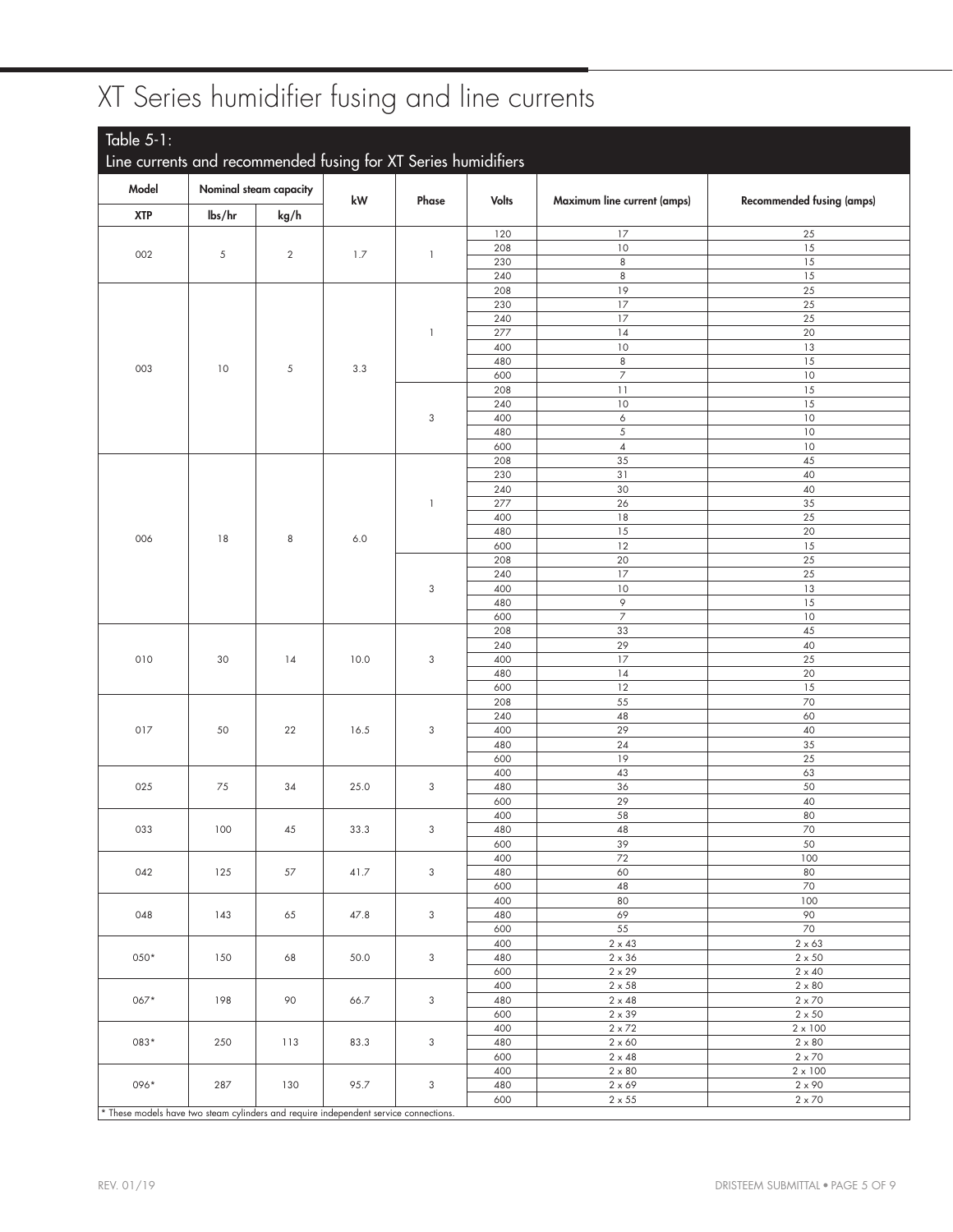## XT steam blower

#### **FIGURE 6-1: TOP- AND REMOTE-MOUNTED XT STEAM BLOWER**

Mounted on top of humidifier Mounted remotely from humidifier

Condensate returned to steam cylinder fill hose



Condensate returned to open drain (condensate can also be returned to humidifier fill cup)





#### XT steam blowers

XT steam blowers, designed to disperse steam directly into large open spaces, are particularly useful in finished spaces and rooms where there are no air-handling ducts.

There are two XT steam blower models:

- SDU-006, for capacities up to 20 lbs/hr (9.1 kg/h), can be directly mounted on Models XTP 002 through 006.
- SDU-017, for capacities up to 50 lbs/hr (22.7 kg/h), can be directly mounted on Models XTP 010 and 017.
- XT Series humidifiers can be configured to operate with one or two steam blowers. Multiple SDU-017 are used remotely with Model XTP 025 or 033. See Table 6-1.

### Table 6-1: Single or multiple XT steam blowers for XT Series humidifiers\* Model SDU-006 per kit per kit XTP SDU-017<br>per kit  $002$  1  $003$  | 1 |  $-$ 006  $1 \quad 1 \quad 010$   $1$ 017 | — | 1 025 | — | 2  $033$   $2$ 042 through 096 | n/a | n/a

\* XT steam blowers are sold as kits to match the associated XT Series humidifier. The number of XT steam blowers per kit are shown in this table.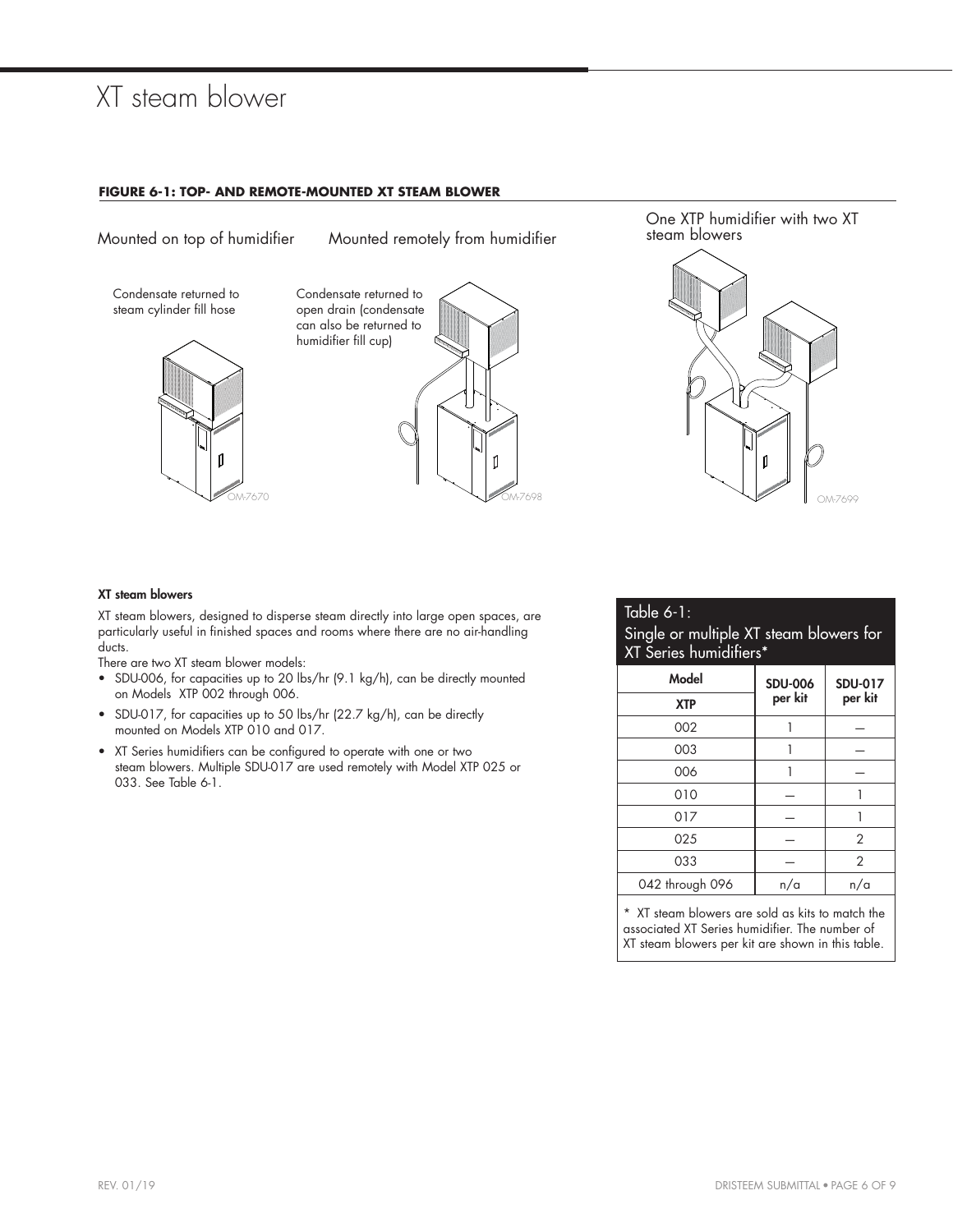### XT steam blower rise, spread, throw

On a call for humidity, the controller closes the contactors to energize the humidifier electrodes and the XT steam blower. When the call for humidity is satisfied, the controller opens the humidifier contactor, which stops the steam blower.

As steam is discharged from the XT steam blower, it quickly cools and turns to a visible fog that is lighter than air. As this fog is carried away from the XT steam blower by the airstream, it tends to rise toward the ceiling. If the fog contacts solid surfaces (columns, beams, ceiling, pipes, etc.) before it disappears, it can condense and drip. The greater the space relative humidity, the further the fog will rise, spread, and throw.

Table 7-1 lists the maximum rise, spread, and throw non-wetting distances for XT Series humidifiers with XT steam blowers. Surfaces cooler than ambient temperature, or objects located within this minimum dimension, can cause condensation and dripping. To avoid steam impingement on surrounding areas, observe the minimum non-wetting distances in the table.

XT steam blowers are field wired to the XT Series humidifier blower terminals. A wiring diagram is included with the XT steam blower.

#### **FIGURE 7-1: XT STEAM BLOWER RISE, SPREAD, THROW**



OM-7686

|            | Table $7-1$ :<br>XT steam blower minimum non-wetting distances           |                |    |        |       |                        |            |             |            |                        |              |                                            |                                                                                                                                                                                                                                           |                        |              |                        |    |                        |                                           |             |        |   |       |                       |                                                                          |   |
|------------|--------------------------------------------------------------------------|----------------|----|--------|-------|------------------------|------------|-------------|------------|------------------------|--------------|--------------------------------------------|-------------------------------------------------------------------------------------------------------------------------------------------------------------------------------------------------------------------------------------------|------------------------|--------------|------------------------|----|------------------------|-------------------------------------------|-------------|--------|---|-------|-----------------------|--------------------------------------------------------------------------|---|
|            | <b>Nominal</b>                                                           |                |    |        |       | 30% RH @ 70 °F (21 °C) |            |             |            | 40% RH @ 70 °F (21 °C) |              |                                            |                                                                                                                                                                                                                                           | 50% RH @ 70 °F (21 °C) |              |                        |    | 60% RH @ 70 °F (21 °C) |                                           |             |        |   |       |                       |                                                                          |   |
| Model      | steam<br><b>Rise</b><br>capacity                                         |                |    | Spread | Throw |                        |            | <b>Rise</b> |            | Spread                 |              | <b>Throw</b>                               |                                                                                                                                                                                                                                           | <b>Rise</b>            |              | <b>Throw</b><br>Spread |    |                        |                                           | <b>Rise</b> | Spread |   | Throw |                       |                                                                          |   |
| <b>XTP</b> | lbs/hr kg/h                                                              |                | ft | m      | f     | m                      | $\ddot{H}$ | m           | $\ddot{H}$ | m                      | $\mathbf{f}$ | m                                          | $\ddot{H}$                                                                                                                                                                                                                                | m                      | $_{\rm{ft}}$ | m                      | ft | m                      | $\ddot{H}$                                | m           | f      | m | ft    | m                     | f                                                                        | m |
| 002        | 5.                                                                       | $\overline{2}$ |    |        |       |                        |            |             |            |                        |              | $0.7 0.2 0.9 0.3 1.9 0.6 0.8 0.2 1.2 0.4$  | 2.1                                                                                                                                                                                                                                       |                        | 0.6 1.1 0.3  |                        |    |                        | $1.5$ 0.5 2.5                             |             |        |   |       | 0.8 1.5 0.5 1.5 0.5   | $3.2$   1.0                                                              |   |
| 003        | 10                                                                       | 5              |    |        |       |                        |            |             |            |                        |              | $1.4 0.4 1.9 0.6 3.8 1.2 1.7 0.5 2.4 0.7 $ |                                                                                                                                                                                                                                           |                        |              |                        |    |                        | $4.3$   1.3   2.3   0.7   3.0   0.9   5.0 |             |        |   |       | $1.5$ 3.0 0.9 3.0 0.9 | $6.5 \mid 2.0$                                                           |   |
| 006        | 20                                                                       | 8              |    |        |       |                        |            |             |            |                        |              |                                            | $\left  2.5 \right  0.8 \left  2.8 \right  0.9 \left  6.5 \right  2.0 \left  3.0 \right  0.9 \left  3.3 \right  1.0 \left  7.4 \right $                                                                                                   |                        |              |                        |    |                        | 2.3 3.8 1.2 4.0 1.2 8.5                   |             |        |   |       |                       | $\vert 2.6 \vert 4.0 \vert 1.2 \vert 4.0 \vert 1.2 \vert 10.0 \vert 3.0$ |   |
| 010        | 30                                                                       | 14             |    |        |       |                        |            |             |            |                        |              |                                            | $ 3.1 0.9 3.0 0.9 7.5 2.3 3.6 1.1 3.4 1.0 8.7$                                                                                                                                                                                            |                        | 2.7 4.3 1.3  |                        |    |                        |                                           |             |        |   |       |                       | $1.0$   1.2   9.5   2.9   4.2   1.3   3.5   1.1   11.0   3.4             |   |
| 017        | 50                                                                       | 22             |    |        |       |                        |            |             |            |                        |              |                                            | $\left 3.3\right 1.0\left 3.1\right 0.9\left 2.6\right 2.9\left 3.8\right 1.2\left 3.5\right 1.1\left 10.7\right 3.3\left 4.4\right 1.3\left 4.0\right 1.2\left 12.0\right 3.7\left 4.8\right 1.5\left 4.7\right 1.4\left 14.0\right 4.3$ |                        |              |                        |    |                        |                                           |             |        |   |       |                       |                                                                          |   |
| $025*$     | 75                                                                       | 34             |    |        |       |                        |            |             |            |                        |              |                                            | $\left 3.3\right 1.0\left 3.1\right 0.9\left 9.6\right 2.9\left 3.8\right 1.2\left 3.5\right 1.1\left 10.7\right 3.3\left 4.4\right 1.3\left 4.0\right 1.2\left 12.0\right 3.7\left 4.8\right 1.5\left 4.7\right 1.4\left 14.0\right 4.3$ |                        |              |                        |    |                        |                                           |             |        |   |       |                       |                                                                          |   |
| $033*$     | 100                                                                      | 45             |    |        |       |                        |            |             |            |                        |              |                                            | $\left 3.3\right 1.0\left 3.1\right 0.9\left 9.6\right 2.9\left 3.8\right 1.2\left 3.5\right 1.1\left 10.7\right 3.3\left 4.4\right 1.3\left 4.0\right 1.2\left 12.0\right 3.7\left 4.8\right 1.5\left 4.7\right 1.4\left 14.0\right 4.3$ |                        |              |                        |    |                        |                                           |             |        |   |       |                       |                                                                          |   |
| Rise:      | Minimum non-wetting height above the steam outlet of the XT steam blower |                |    |        |       |                        |            |             |            |                        |              |                                            |                                                                                                                                                                                                                                           |                        |              |                        |    |                        |                                           |             |        |   |       |                       |                                                                          |   |

Spread: Minimum non-wetting width from the steam outlet of the XT steam blower

Throw: Minimum non-wetting horizontal distance from the steam outlet of the XT steam blower

These XT Series humidifier models use two XT steam blowers.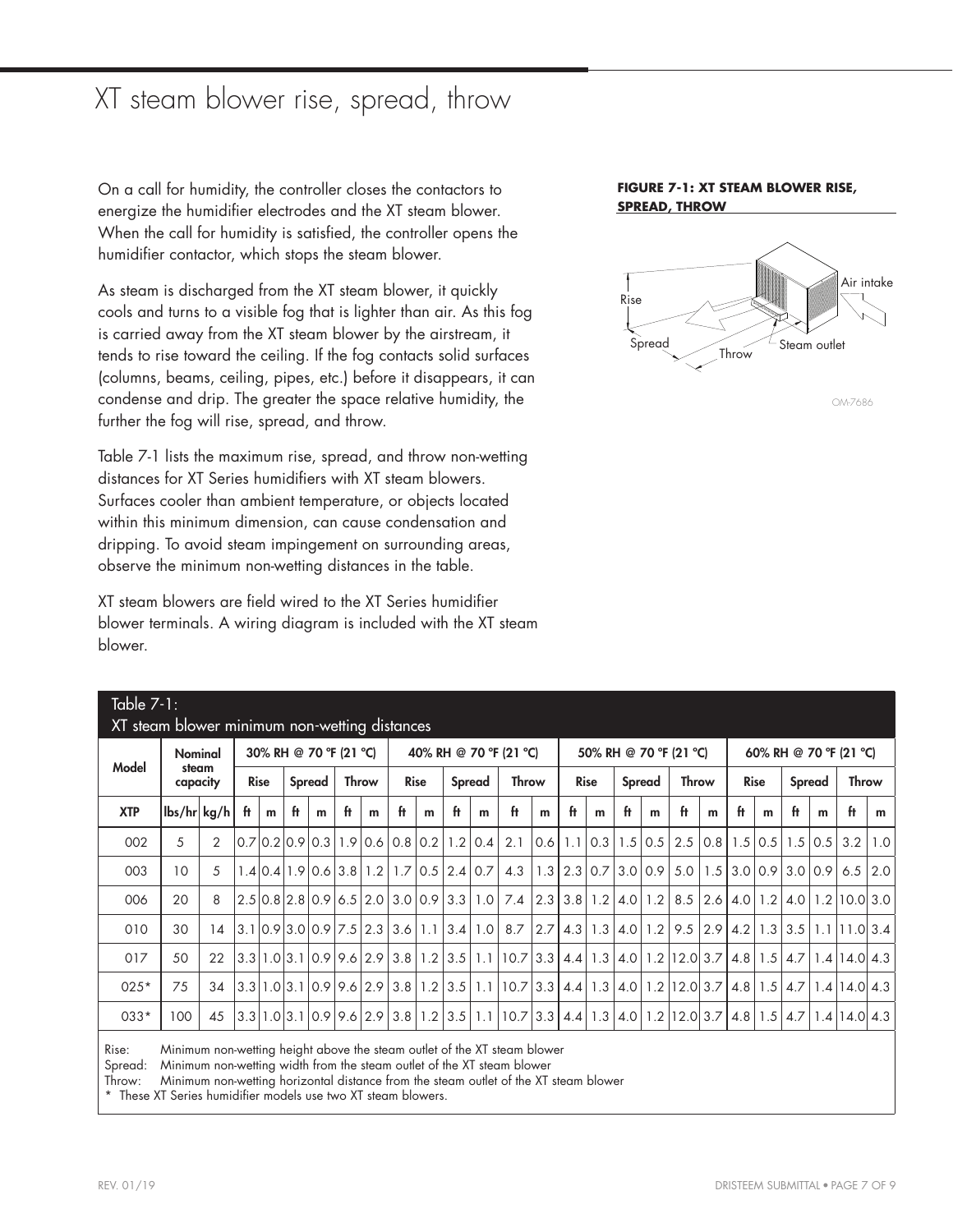## XT steam blower dimensions

#### **FIGURE 8-1: XT STEAM BLOWER DIMENSIONS**



The XT steam blower can be mounted on top of an XT Series humidifier cabinet, or wallmounted remotely from the humidifier. See Figure 8-1.

SDU-006E, for capacities up to 20 lbs/hr (9.1 kg/h), can be directly mounted on Models XTP 002 through 006.

SDU-017E, for capacities up to 50 lbs/hr (22.7 kg/h), can be directly mounted on Models XTP 010 and 017.

XT Series humidifiers can be configured to operate with one or two steam blowers. Multiple SDU-017 are used remotely with Model XTP 025 or 033. See Table  $8-2$ .

Note: XT steam blower installation must comply with governing codes.

| Table 8-1:<br>XT steam blower dimensions         |      |     |      |     |  |  |  |  |  |  |  |
|--------------------------------------------------|------|-----|------|-----|--|--|--|--|--|--|--|
| <b>SDU-006E</b><br><b>SDU-017E</b>               |      |     |      |     |  |  |  |  |  |  |  |
| <b>Dimension</b><br>inches<br>inches<br>mm<br>mm |      |     |      |     |  |  |  |  |  |  |  |
| A                                                | 14.7 | 373 | 17.9 | 455 |  |  |  |  |  |  |  |
| B                                                | 6.0  | 152 | 13.8 | 350 |  |  |  |  |  |  |  |
| C                                                | 7.8  | 198 | 11.0 | 279 |  |  |  |  |  |  |  |
| D                                                | 3.0  | 76  | 3.6  | 91  |  |  |  |  |  |  |  |
| E                                                | 3.9  | 99  | 7.1  | 180 |  |  |  |  |  |  |  |
| F                                                | 2.7  | 69  | 4.2  | 107 |  |  |  |  |  |  |  |

| Table 8-2:<br>Single or multiple XT steam blowers for XT Series humidifiers* |                |                |  |  |  |  |  |  |  |  |  |  |
|------------------------------------------------------------------------------|----------------|----------------|--|--|--|--|--|--|--|--|--|--|
| Model                                                                        | <b>SDU-006</b> | <b>SDU-017</b> |  |  |  |  |  |  |  |  |  |  |
| <b>XTP</b>                                                                   | per kit        | per kit        |  |  |  |  |  |  |  |  |  |  |
| 002                                                                          | 1              |                |  |  |  |  |  |  |  |  |  |  |
| 003<br>1                                                                     |                |                |  |  |  |  |  |  |  |  |  |  |
| 006                                                                          | 1              |                |  |  |  |  |  |  |  |  |  |  |
| 010                                                                          |                |                |  |  |  |  |  |  |  |  |  |  |
| 017                                                                          |                |                |  |  |  |  |  |  |  |  |  |  |
| 025                                                                          |                | $\overline{2}$ |  |  |  |  |  |  |  |  |  |  |
| $\overline{2}$<br>033                                                        |                |                |  |  |  |  |  |  |  |  |  |  |
| n/a<br>042 through 096<br>n/a                                                |                |                |  |  |  |  |  |  |  |  |  |  |
| * XT steam blowers are sold as kits to match the associated XT Series        |                |                |  |  |  |  |  |  |  |  |  |  |

humidifier. The number of XT steam blowers per kit are shown in this table.

### Table 8-3:

| XT steam blower specifications |                            |      |      |                 |      |                         |     |                       |                 |       |              |
|--------------------------------|----------------------------|------|------|-----------------|------|-------------------------|-----|-----------------------|-----------------|-------|--------------|
| Model                          | Maximum capacity           |      |      | Shipping weight |      | <b>Operating weight</b> |     | <b>Volume airflow</b> | Current draw at | Input | <b>Noise</b> |
|                                | $\mathsf{lbs}/\mathsf{hr}$ | kg/h | lbs  | kg              | lbs  | kg                      | cfm | $m^3/m$ in            | 115V (50/60 Hz) | power |              |
| SDU-006E                       | 20                         | 9.1  | 14.0 | 6.4             | 1.0  | 5.0                     | 106 | 3.0                   | 0.16A           | 17 W  | $49$ dBA     |
| SDU-017E                       | 50                         | 22.7 | 29.0 | 3.2             | 24.0 | 10.9                    | 665 | 18.8                  | 0.23A           | 23 W  | 53 dBA       |

Notes:

• XT steam blowers ship separately from XT Series humidifiers.

• Noise measurements taken 6.5' (2 m) in front of XT steam blower cabinet.